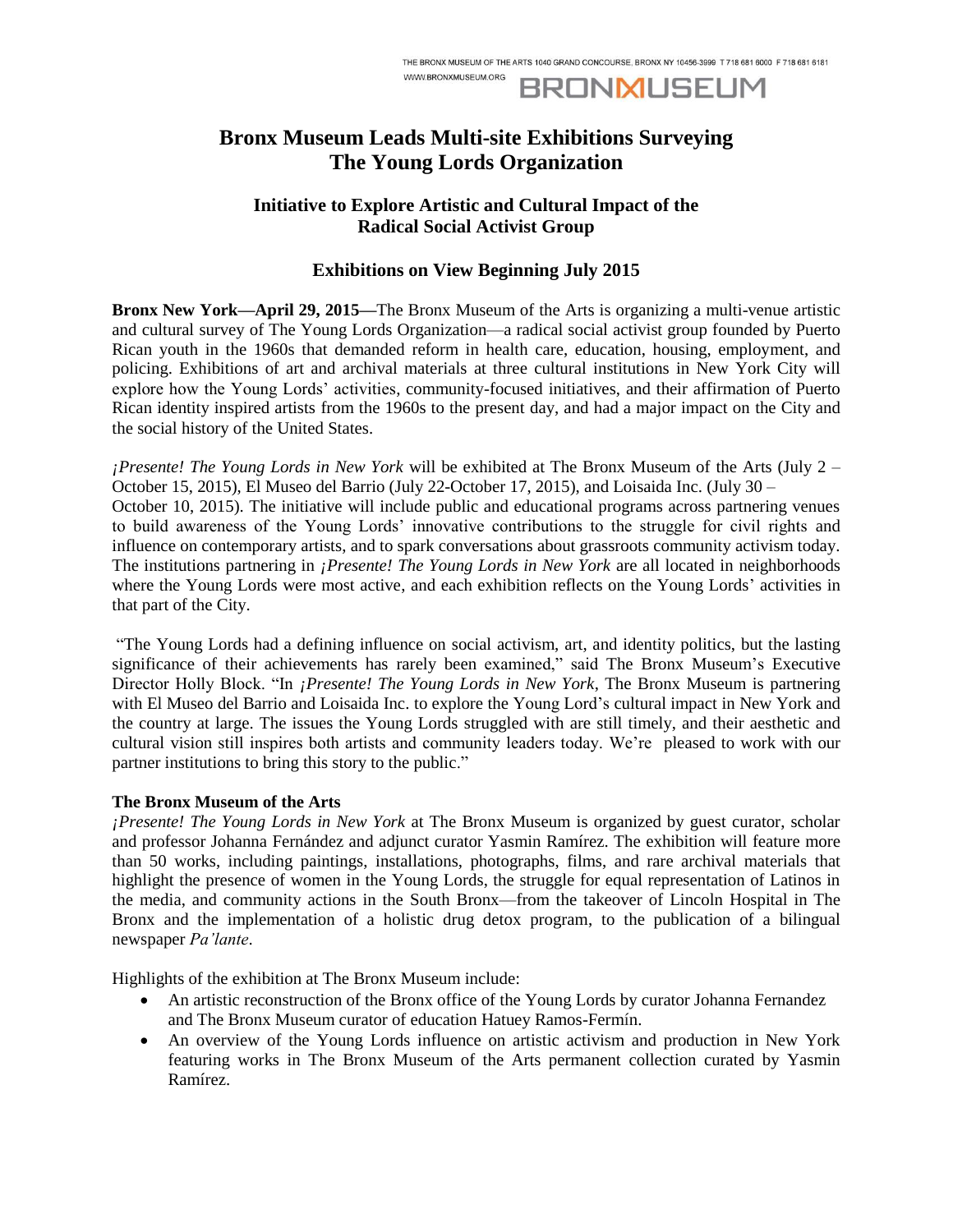# **BRONMUSEUM**

- An installation dedicated to the women in the Young Lords organized in collaboration with artist Sophia Dawson and members of Young Lords Women's Caucus.
- A rotating screening room with rarely-seen films featuring the Young Lords and their contemporaries.

WWW.BRONXMUSEUM.ORG

Free reproductions of the one-year anniversary issue of *Pa'lante* for visitors to take.

Programs at The Bronx Museum will include film screenings, workshops and panel discussions featuring members of the Young Lords Organization and contemporary artists

#### **El Museo del Barrio**

The exhibition at El Museo del Barrio will display work related to the Young Lords' work in East Harlem—including the organization's series of theatrical garbage-dumping protests and their peaceful occupation of the First People's Church.

#### **Loisiada Inc.**

Loisiada Inc. will focus on the Young Lords' founding in the Lower East Side—displaying rarely seen photographs and reportage of the announcement of founding of the Young Lords Party in Tomkins Square Park on June 26, 1969, and paraphernalia from the Young Lords Lower East Side offices. The exhibition will examine the impact of the Young Lords Gay and Lesbian Caucus. It will also focus on the cultural activism of Young Lord Eddie Figueroa, founder of The New Rican Village, an influential multidisciplinary art space on Avenue A that later became home to the legendary gay performance space The Pyramid Club.

*¡Presente! The Young Lords in New York* continues The Bronx Museum's longstanding commitment to presenting works that reveal unique perspectives on the arts, culture, and history of the Bronx. Recent exhibitions include *Three Photographers from the Bronx: Jules Aarons, Morton Broffman, and Joe Conzo*  (February 26 – June 14, 2015); *Here I Am: Photographs by Lisa Leone* (September 11, 2014 – January 11, 2015); *Orchard Beach: The Bronx Riviera* (October 13, 2013 – February 16, 2014); and *Road to Freedom: Photographs of the Civil Rights Movement (March 28 – August 11, 2010).* 

### **Funding**

Support for *¡Presente! The Young Lords in New York* was provided by the Milton and Sally Avery Arts Foundation, Elizabeth Firestone Graham Foundation, The National Endowment for the Arts, The Rosenberg Fund for Children, Shelley and Donald Rubin Foundation, and an anonymous donor.

#### **About the Young Lords Organization**

Influenced by the Black Panthers and grassroots protests against the Vietnam War, the Young Lords were a radical social organization led by poor and working-class Puerto Rican youth in the 1960s. The Lords built a nationwide movement to address the social issues afflicting their communities—such as education, health care, affordable housing, high unemployment, and police brutality. The Young Lords' activities were innovative, highly effective, and often resulted in legal mandates that institutionalized their policies. In New York, the Young Lords' actions included theatrical garbage-dumping protests in East Harlem and series of audacious church and hospital occupations. In East Harlem and the South Bronx, where the Young Lords were highly active, the organization tested residential areas for lead poisoning, provided breakfast for schoolchildren, and demanded a "13 Point Program" calling for an end to discrimination, police brutality, and mass incarceration. Among other victories, the Young Lords' activities led to a formulation of a patient's bill of rights, the passing of new housing legislation, and the building of a new hospital complex in the Bronx.